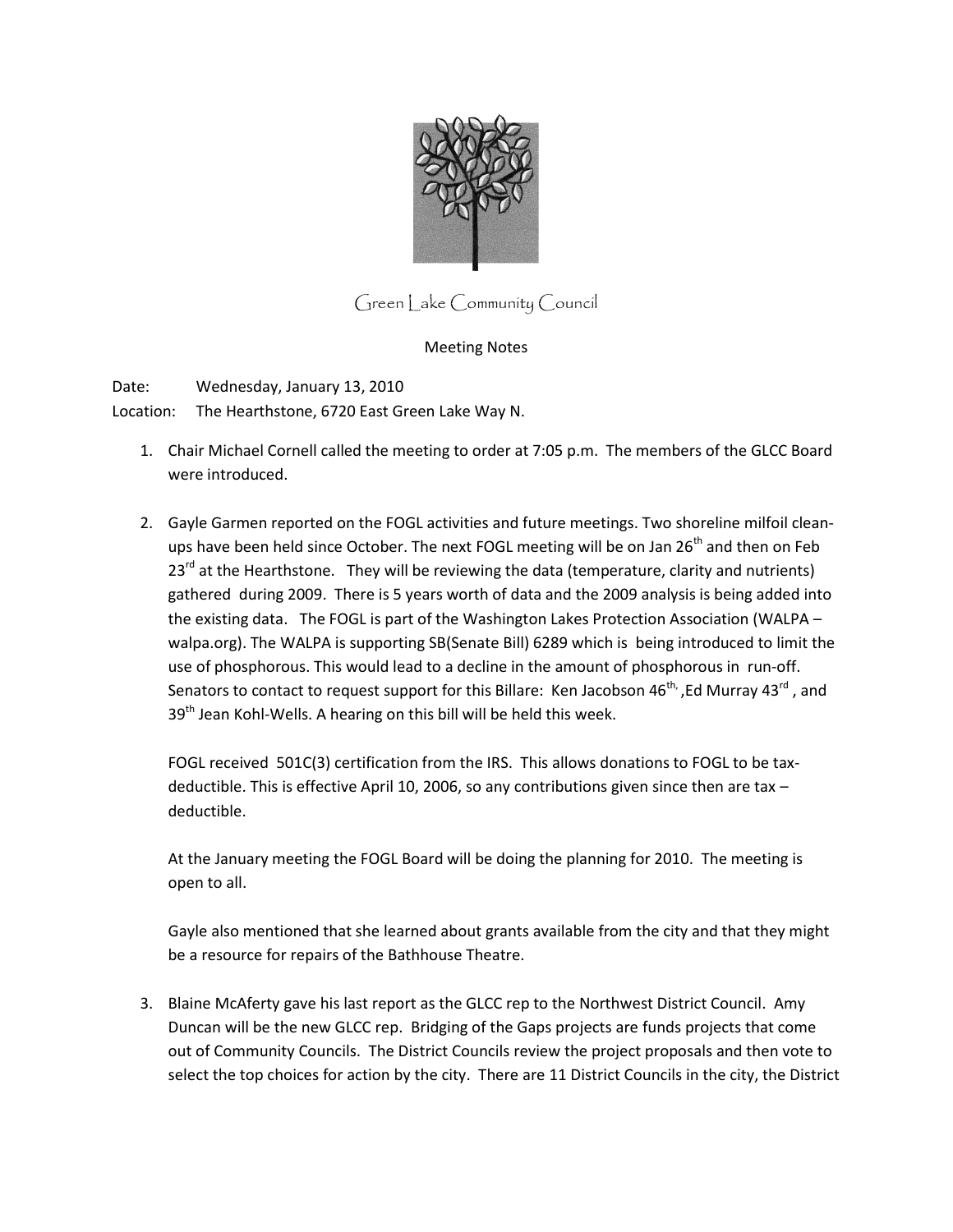Councils are part of CNC (City, Neighborhood, Council). There are budget meetings scheduled for January 31 and Feb  $7<sup>th</sup>$ . CNC will also be discussing the return of the waterfront trolleys. Planning is underway to have the Neighborhood Plans revised.

Michael thanked Blaine for his service as our rep to the NW District Council.

4. Kathleen Ellsbury provided an update on the activities of the Friends of McDonald School.

300 people are involved with improving the grounds of the McDonald School. This includes play structures. Funds have been received from the City, County and local neighbors. There will be 3 workshops held for people to provide input on further playfield improvements. The workshops will be held on January 27<sup>th</sup>, March 23<sup>rd</sup> and April 27<sup>th</sup> at Green Lake Elementary School. More information is available at: friendsofmcdonaldschool.blogspot.com and McDonaldSchool@gmail.com

- 5. Brian Oster of Pro-Motion Events provided information on the planned Valentine's Running Event, "Love'em or Leave'em" to be held on Feb  $13<sup>th</sup>$ . The race will start at 9:30 and could have up to 2500 participants. More info at: www.valentinesdaydash.com
- 6. Beth Pflug, Department of Neighborhoods, reported on the Neighbor Appreciation Day on Feb 6<sup>th.</sup> This is the 16th Neighbor Appreciation Day. There will be cards available to handout to neighbors. Beth will drop them off at the Green Lake Library. Beth also mentioned that Technology grants are available from the City (March deadline). For details: go to [www.seattle.gov/tech,](http://www.seattle.gov/tech) email [delia.burke@seattle.gov](mailto:delia.burke@seattle.gov) or [communitytechnology@seattle.gov,](mailto:communitytechnology@seattle.gov) or call Delia Burke at 206-233-2751.
- 7. Bernie Kay provided a report from the SPD N. Precinct and East Green Lake Block Watch. Crime remains low, one armed robbery took place at the Shell Station and the perpetrators were caught. There are 8 sex offenders in the GL area, to learn more about their location go to t the kingcounty.gov/sheriff Website and select "Sex Offender Alert" and then select Sex Offender search. You can get email messages if you want to track locations of where they live.
- 8. Keith Dahlgren of the Seattle Public Theatre talked about the plays scheduled for the Bathhouse Theater. Two productions are on stage: a youth education production: *You Never Can Tell* by George Bernard Shaw. The other production is: *The Violet Hour*. Learn more at: [www.seattlepublictheater.org.](http://www.seattlepublictheater.org/)

The Company is also raising funds to replace the seats in the theater. There are other repairs needed to the roof and HVAC and these are the responsibility of the Parks Department.